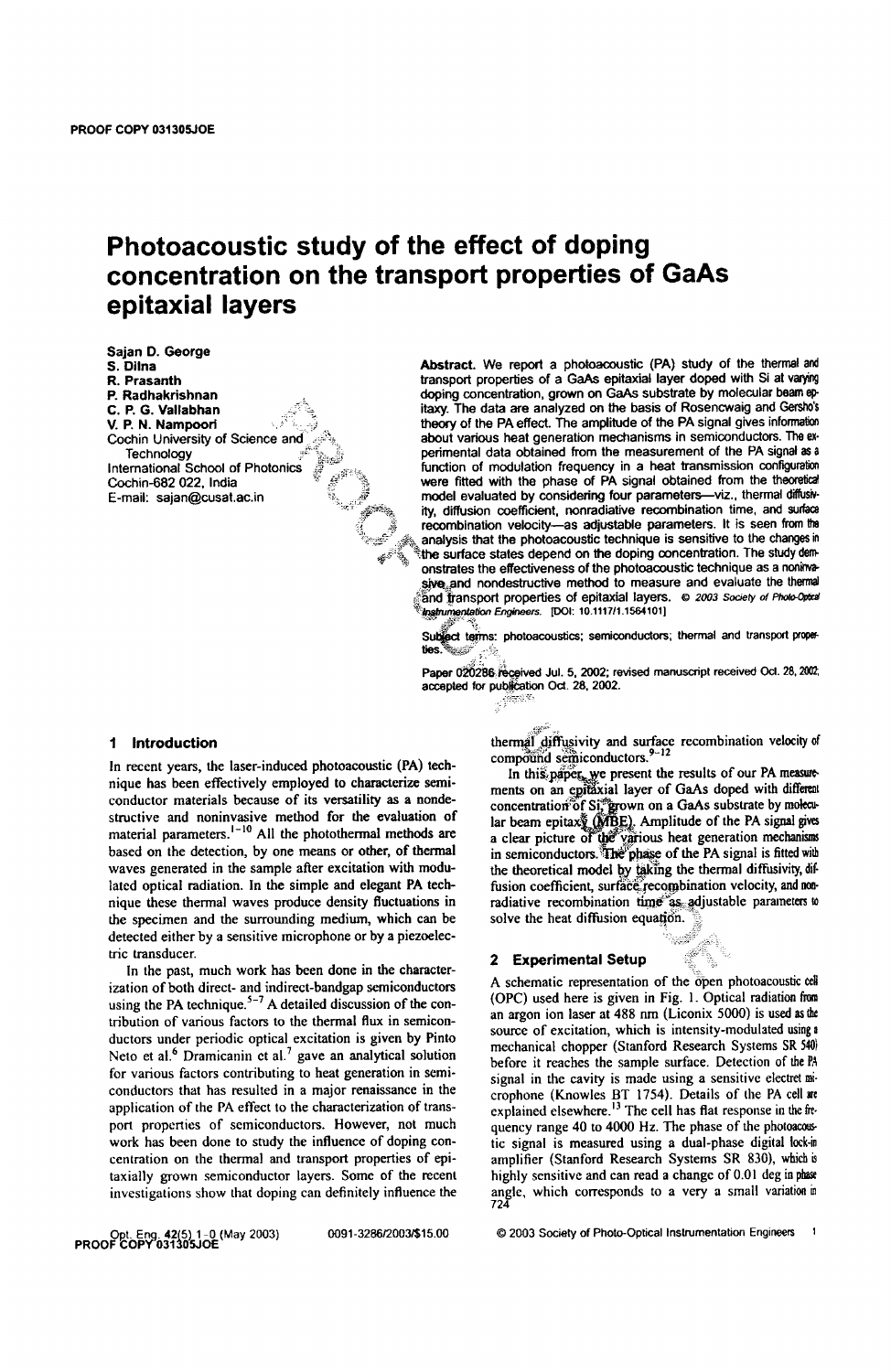ŧ,J



 $m$  frequency ( $\sim$ 2 Hz), so that the data obtained have stegree of accuracy. The laser power used for the stability of #0.5%. The is we fixed on the OPC using vacuum grease at the and the illumination by periodically modulated light re a the exposed portion of the samples samples used for the present investigation are Siflas epitaxial layers grown on GaAs substrates of as 400  $\mu$ m by MBE. The epitaxial layers have thick and 10.25, 3, and 2  $\mu$ m, and the respective carrier<br>mations are  $2 \times 10^{14}$ ,  $2 \times 10^{16}$ , and  $2 \times 10^{18}$  cm<sup>-12</sup>

# **Reoretical Background**

wayort properties of Ge-doped GaAs epitaxial layers a keady been treated using the monolayer<br>manation.<sup>10</sup> The differences between the two-layer apstion and the monolayer method for photothermal ments are apparent only at high frequencies,<sup>14</sup> viz., in stateds of kilohertz. Hence our semiconductor sen be explained in terms of thermal piston model exewaig and Gersho,<sup>15</sup> according to which, the pres**incustions** in the PA cell due to periodic heating of mple are given by

$$
\left[\frac{P_0\Theta}{I_0I_g\sigma_g}e^{j\omega t}\right],\tag{1}
$$

 $\mathbf{R}P_{\mathbf{a}}(T_0)$  is the ambient pressure (temperature),  $I_{\mathbf{g}}$  is algebra of the gas chamber,  $\sigma_g = (1+j)a_g$ , where  $a_g$  $|\psi_{\alpha}^{i}|^{1/2} = 1/\mu_{g}$ , with  $\mu_{g}$  the thermal diffusion length is as with thermal diffusivity  $\alpha_g$ , and  $\Theta$  the sample  $\blacksquare$  mature fluctuation at the sample-gas interface  $(x)$ Also,  $\omega = 2 \pi f$ , where f is the modulation frequency. the remaining sections we are considering the PA cell aty for the heat transmission configuration shown Examples 2.1 The temperature fluctuation  $\Theta$  can stained from the solution of the thermal diffusion equan men by

$$
\frac{\partial^2}{\partial t^2} = \frac{1}{\partial t^2} \frac{\partial T}{\partial t^2} - \frac{Q(x,t)}{k_x},
$$
 (2)

 $\pi a$ ,  $(k_1)$  is the sample thermal diffusivity (conductivand  $Q(x,t)$  is the heat power density generated in the

Oplical Engineering, Vol. 42 No. 5, May 2003<br>#1991305JOE

sample due to absorption of the intensity-modulated laser radiation. In semiconductors, if the incident energy is greater than the bandgap of the semiconductor, then thermal power density  $Q(x,t)$  mainly arises from three different processes.

1. The thermalization component arises from fast nonradiative intraband transitions in the conduction band of semiconductors. This occurs mainly due to the electron-phonon interaction, which happens typically on the time scale of picoseconds. Hence this process can be taken as instantaneous for the modulation frequencies usually used in the photoacoustic experiment. The heat power density due to this process is denoted by

$$
Q_D = \frac{\beta(E - E_g)}{E} I_0 \exp[\beta(x + l_s)] e^{j\omega t}, \qquad (3)
$$

where  $\beta$  is the optical absorption coefficient for photons having energy E, incident at  $x = -l_s$  with an intensity  $I_0$  (W/cm<sup>2</sup>).

2. The second component is due to the recombination of the photoexcited carriers in the bulk of the material after they travel a finite distance  $(D\tau)^{1/2}$ , where D is the carrier diffusion coefficient and  $\tau$  is the recombination time. The heat power density due to nonradiative bulk recombination is given by

$$
\mathcal{Q}_{NRR} = \frac{E_g}{\tau} n(x,t),
$$
 (4)

where  $n(x,t)$  is the density of the photoexcited carnes.

3. The right adiative recombination of the photoexcited carriers af the surface of the material also contributes to the total heat power density, and it is given by

$$
Q_{\rm SR} = E_g \left[ \overline{v \partial_x} \overline{v \partial_y} \partial_x (x + l_s) \right] n(x,t), \tag{5}
$$

where  $v_0$  is the carges recombination velocity at the heating surface and  $v$  is the surface recombination velocity at the sample-gas interface at  $x = 0$ .

From the above analysis,  $\hat{a}$  is obvious that the solution<br>to Eq. (2) depends on the density of photoexcited carriers, which obeys the carrier diffusion gquation, namely,

$$
\frac{\partial n}{\partial t} = D \frac{\partial^2 n}{\partial x^2} - \frac{n}{\tau} + \frac{\beta I_0}{h \nu} \exp(x + I_s) e^{j\omega t} - \nu n(x, t) \delta(x)
$$

$$
- \nu_0 n(-I_s, t) \delta(x + I_s).
$$
(6)

For 488-nm radiation from an argon ion laser we can assume that all the incident radiation is absorbed at the  $x$  $=-l_s$  surface, so that we can replace  $\beta I_0 \exp[\beta(x+l_s)]$  in Eqs. (3) and (6) by  $I_0(x + I_s)$ . Since the thermal conductivity of the surrounding air is very small, we neglect the diffusion of heat into it. Then the solution of the coupled equations (2) and (6) leads to the expression for pressure fluctuations for the thermally thick sample as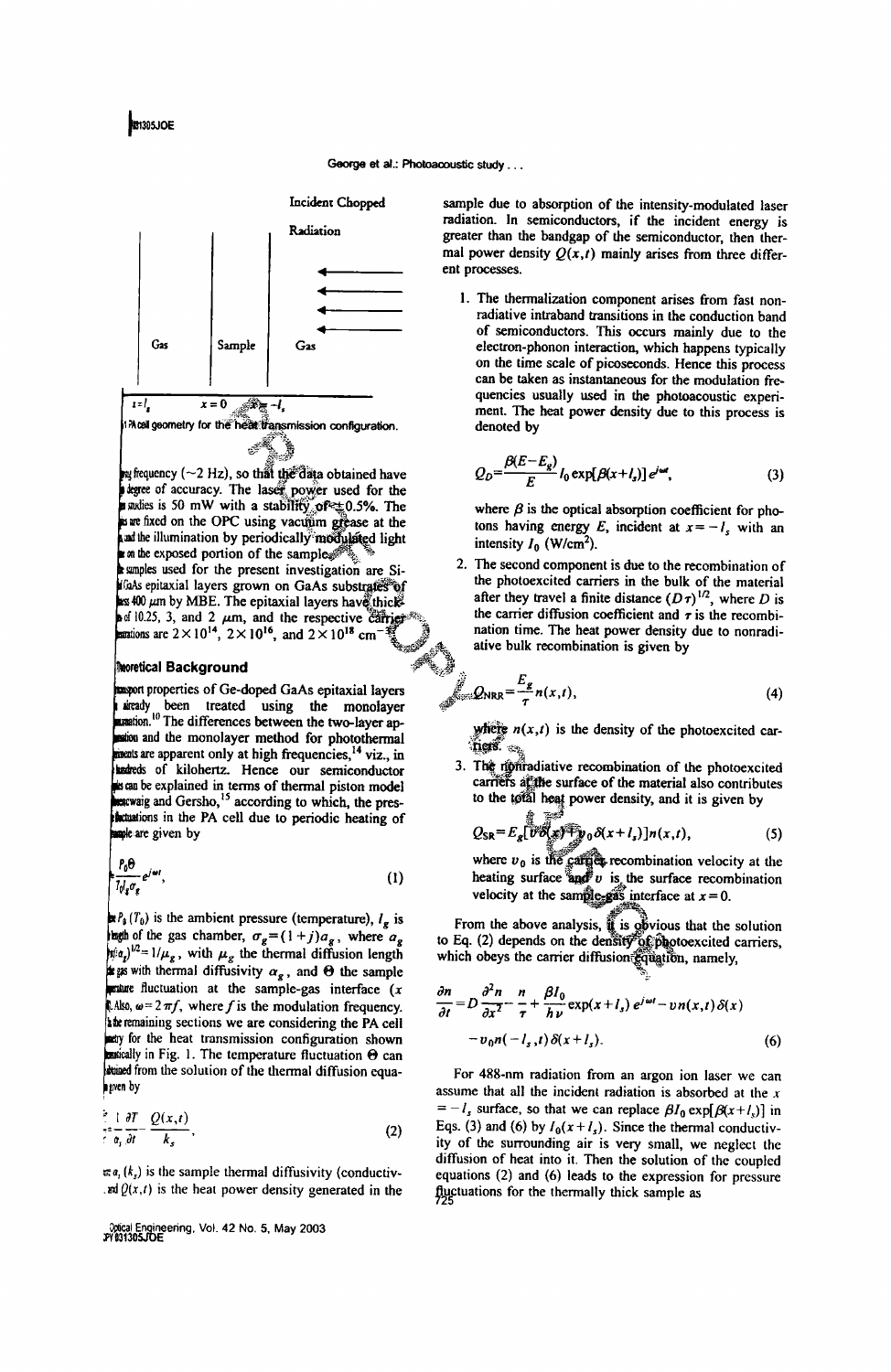$$
\delta P = \frac{2\varepsilon l_0 P_0}{T_0 l_g \sigma_g k_s \sigma_s} \left[ \frac{\varepsilon - 1}{\varepsilon} \exp(-l_s \sigma_s) + \frac{F \sigma_s}{D \gamma \tau} \left( \frac{1}{\sigma_s^2 - \gamma^2} + \frac{v \tau}{\sigma_s} \right) \right],
$$
\n(7)

where  $\sigma_s = (1+j)a_s$ ,  $a_s = (\pi f/\alpha_s)^{1/2} = (1/\mu_s)$  with  $\mu_s$  the thermal diffusion length of the sample,  $\gamma = [(1$  $+j\omega\tau$ / $D\tau$ ]<sup>1/2</sup> is the carrier diffusion coefficient,  $\varepsilon$  $=E_e/h\nu$ ,  $r=v/D\gamma$ ,  $r_0=v_0/D\gamma$ , and

$$
F = \frac{1}{(1+r_0)(1+r)e^{\gamma t} - (1-r)(\sum_{i=1}^{n} r_0)e^{-\gamma t}}.
$$
 (8)

In the experimental frequency range used here,  $\omega \tau \ll 1$ , so that  $F$ ,  $r_0$  become real constants independent of the modulation frequency. It is reported by Pinto Neto et al.<sup>6</sup> that the OPC signal for a semiconductor sample in the thermally thick region is essentially determined by nonradiative recombination. Thus the expression for the pressure fluctuation in the experimental frequency range for which  $\omega \tau$  $\ll$  1 is given by  $\ll$  1 is given by

$$
\delta P = \frac{2 \epsilon f_0 P_0 F}{T_0 l_g k_s D \gamma \tau \sigma_g} \left( \frac{1}{\sigma_s^2 - \gamma^2} + \frac{v \tau}{\sigma_s} \right),
$$

and the phase of the OPC signal is given by

$$
\Phi = \frac{\pi}{2} + \Delta \Phi, \tag{10}
$$

where

$$
\tan \Delta \Phi = \frac{(aD/v)(\omega \tau_{\text{eff}} + 1)}{(aD/v)(1 - \omega \tau_{\text{eff}}) - 1 - (\omega \tau_{\text{eff}})^2}
$$
(11)

with  $\tau_{\text{eff}} = \tau[(D/\alpha_s) - 1]$ .

We took the thermal diffusivity, diffusion coefficient, surface recombination velocity, and relaxation time as adjustable parameters, and then we fitted the variable part of Eq. (10) to the experimentally obtained phase angle  $\Delta\Phi$ .

#### 4 Results and Discussion

Log-log plots of the amplitude of the PA signal against chopping frequency for the samples under investigation are given in Fig. 2. The three different heat generation mechanisms are evident from the figure. In the low choppingfrequency range, thermalization is the dominating process in heat generation, followed by bulk and surface recombination of photoexcited carriers, respectively. Figure 3 shows the best theoretical fit to the experimentally obtained phase of the photoacoustic signal. The values obtained as the best fitting parameters for the theoretical model is given in Table 1. The fitting program follows essentially the leastsquares method developed using MATLAB. The fitting analysis resulted in the following accuracy of the fitted parameters: thermal diffusivity  $\pm 2\%$ , diffusion coefficient  $\pm$ 5%, nonradiative recombination time  $\pm$ 3%, and surface recombination velocity  $\pm 8\%$ . It is seen from the figure that there is a minimum in the phase plot of all the specimens

#### PROOF COPY 03130SJOE



Fig. 2 log-log plot of PA amplitude against chopping frequency.

under investigation. Many authors have attributed this change in shape as due to the change in heat generation mechanism in semiconductors from bulk nonradiative recombination to surface recombination of photoexcited carriers.<sup>6</sup> From the present studies, it is seen that the frequenc9' at which the phase data show a minimum changes with the concentration of dopant. This may be due to the increase in recombination centers with increase in doping represent tration, which in turn enhances heat generation due ulk recombination.<br>It is seen from Table 1 that the thermal diffusivity of the

If is seen from Table 1 that the thermal diffusivity of the specimen under consideration is less than that of the earlier reported bulk GaAs sample.<sup>6</sup> Thermal diffusivity is an important effermoohysical parameter, which spectimen under consideration is less than that of the earlier reported bulk GaAs sample.<sup>6</sup> Thermal diffusivity is an important thermophysical parameter, which determines the distribution of temperature in systems where heat flow occurs. If was reported earlier that the thermal diffusivity in semiconductor~films can deviate from the corresponding values in the hullk material.<sup>12</sup> It is seen clearly from Table I that the thermal diffusivity of the epitaxial layer decreases with increase in doping concentration. In semiconductors heat is transported by Both phonons and charge carriers.



Fig. 3 OPC phase angle versus modulation frequency for the samples under investigation. The solid lines represents the fits of  $F_{\rm 2k}$  (10) to the data.

Optical Engineering, Vol. 42 No. 5, May 2003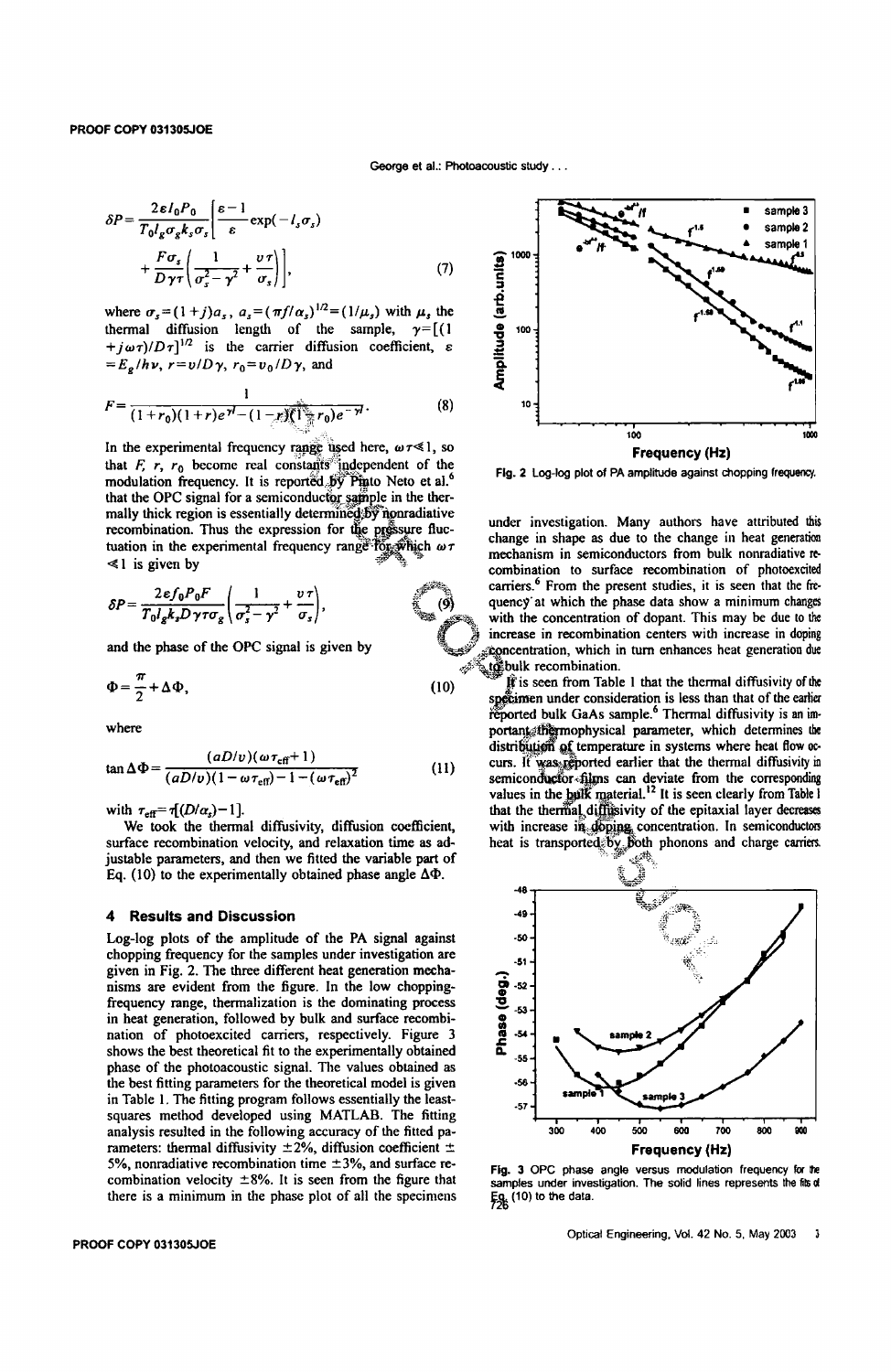|  |                                  | I hemal and transport properties of GaAs epitaxial layers |  |  |
|--|----------------------------------|-----------------------------------------------------------|--|--|
|  | two doping concentrations of Si. |                                                           |  |  |

| <b>Suple number</b>                               |       | 2                                                  | з    |
|---------------------------------------------------|-------|----------------------------------------------------|------|
| msofepitaxial layer (µm)                          | 10.25 | 3                                                  | 2    |
| is of substrate $(\mu m)$                         | 400   | 400                                                | 400  |
| <b>ition of silicon (cm<sup>-3</sup>)</b>         |       | $2\times10^{14}$ $2\times10^{16}$ $2\times10^{18}$ |      |
| <b>Uditesivity (cm<sup>2</sup>s<sup>-1</sup>)</b> | 0.26  | 0.23                                               | 0.21 |
| topofficient (cm <sup>2</sup> s <sup>-1</sup> )   | 5.2   | 4.9                                                | 4.5  |
| mombination velocity (cm s <sup>-1</sup> )        | 415   | 476                                                | 525  |
| <b>take</b> recombination time $(\mu s)$          | 11.2  | 9.8                                                |      |
|                                                   |       |                                                    |      |

contribution to thermal conductivity from phonons<br>degrate than that from carriers, especially for carriers are than  $10^{20}$  cm<sup>-3</sup>. The decrease in diffusivity can be explained in terms of the domi- $\mathbf{R}$  contribution. Phonon scattering is a key source malization processes and limits the performance of detronic and optoelectronic devices. Addition of the a which can be considered as point defects, ensue scattering of phonons, which results in a reducplus soluting of processes.<br> **Submon mean** free path and consequently a decrease stermal conductivity. It is shown in Ref. 16 that the **k** themal conductivity  $k$  is governed by the lattice **If its intervals W** through the relation  $k = 1/W = AT^{-3}$  $\mathbb{R}$  K,  $n=1.25$  for GaAs, and A is a parameter that as with increase in doping concentration. Since the diffusivity and thermal conductivity are directly re**touch** other through  $\alpha = k/\rho c$ , where  $\rho$  is the density ks the specific heat, the reduction in thermal conducwith increased doping concentration directly leads to mer value for the thermal diffusivity.

It diffusion coefficient of a semiconductor is a very man quantity, which determines the distance traveled in photoexcited carriers before their recombination. It in from the values obtained for the diffusion coeffithat it is not the ambipolar transport but the diffusion heat of minority carriers that essentially determines A signal generation. This means that at an incident rof 50 mW, the photoinduced carrier population is as the impurity concentration. It is also seen from the an the diffusion coefficient decreases with increase was concentration. The diffusion coefficient is direlated to the mobility of carriers through the Einrlation  $D = kT\mu/e$ , where k is the Boltzmann con-Its the temperature, e is the carrier charge, and  $\mu$  is mer mobility. At a constant temperature, the diffusion cent is essentially determined by the mobility of phoad carriers. The mobility of holes decreases with inin doping concentration, which results in a reduced of the diffusion coefficient.

thions of dopants have a strong influence on surface w. The dopants act as scattering centers, which interioration in the transport properties of the photodeaniers. One of the effects of incorporation of dopthe generation of macrosteps (terraces), and the al macrosteps give rise to striation. It was reported that the surface recombination velocity of the phoadcarriers increases with increase in doping concen-

3xical Engineering, Vol. 42 No. 5, May 2003<br>1031305JOE

tration of Ge on an epitaxial layer of GaAs,<sup>10</sup> which agrees with our experimental result. It can be understood from the relation  $v = \sigma v_{th} N_{st}$  (where  $\sigma$  is the capture cross section for the photoexcited carriers,  $v_{th}$  is the thermal velocity of the photoexcited carriers, and  $N_{st}$  is the number of trapping centers per unit area) that the surface recombination velocity is directly proportional to the density of surface trapping centers. The number of trapping centers for the photoexcited carriers at the surface of the epitaxial layer increases with doping, leading to an increase in the surface recombination velocity, which is in agreement with our experimental result.

The doping concentration influences the recombination time of the photoexcited carriers. It is important to point out that the photoacoustic signal is very sensitive to the carrier lifetime, so that the proper choice of this parameter is a significant step in the simulation process. The total carrier lifetime depends on various recombination processes. In the indirect-bandgap semiconductors like Si, nonradiative recombination is the dominant process, whereas in the direct-bandgap semiconductors like GaAs. radiative recombination dominates. Hence the evaluation of nonradiative recombination in GaAs and the study of variation of the nonradiative recombination time with doping have great physical significance, especially with respect to design and fabrication of semiconductor light sources. It is seen from our experiment that the recombination time decreases with increase in doping concentration. This is because the recombination time is directly related to the mobility of the photoexcited carriers. Since the mobility of carriers decreases with increase in doping concentration, the recombination time also decreases with increase in doping concentration. Our values for the recombination time are well within the range of earlier reported values for doped samples.

In conclusion, we have demonstrated in this paper the capability of the PA technique in general and OPC detection in particular to study the thermal and transport properties of photoexcited carriers in layered semiconductor structures. We have investigated the influence of doping on the thermal and transport properties of the epitaxial layer of GaAs doped with Si of various concentrations, using thermal wave transmission and detection technique. From the analysis of experimental data, it is obvious that the thermal diffusivity of epitaxial layers decreases with increase in doping concentration. It is likewise seen that the diffusion coefficient of the minority carriers decreases with increase in doping concentration, which is due to the reduction in the mobility of carriers with doping. Doping also influences the surface recombination velocity and the nonradiative recombination time. The surface recombination velocity of the photoexcited carriers increases with increasing doping concentration, whereas the nonradiative recombination time decreases. This paper shows that the PA technique in the transmission detection configuration is a simple and effective method for the study of thermal and transport properties in semiconductors.

# Acknowledaments

This work is supported by Netherlands University Federation for International Collaboration (NUFFIC). The authors wish to thank Prof. J. H. Wolter and Prof. J. E. M.